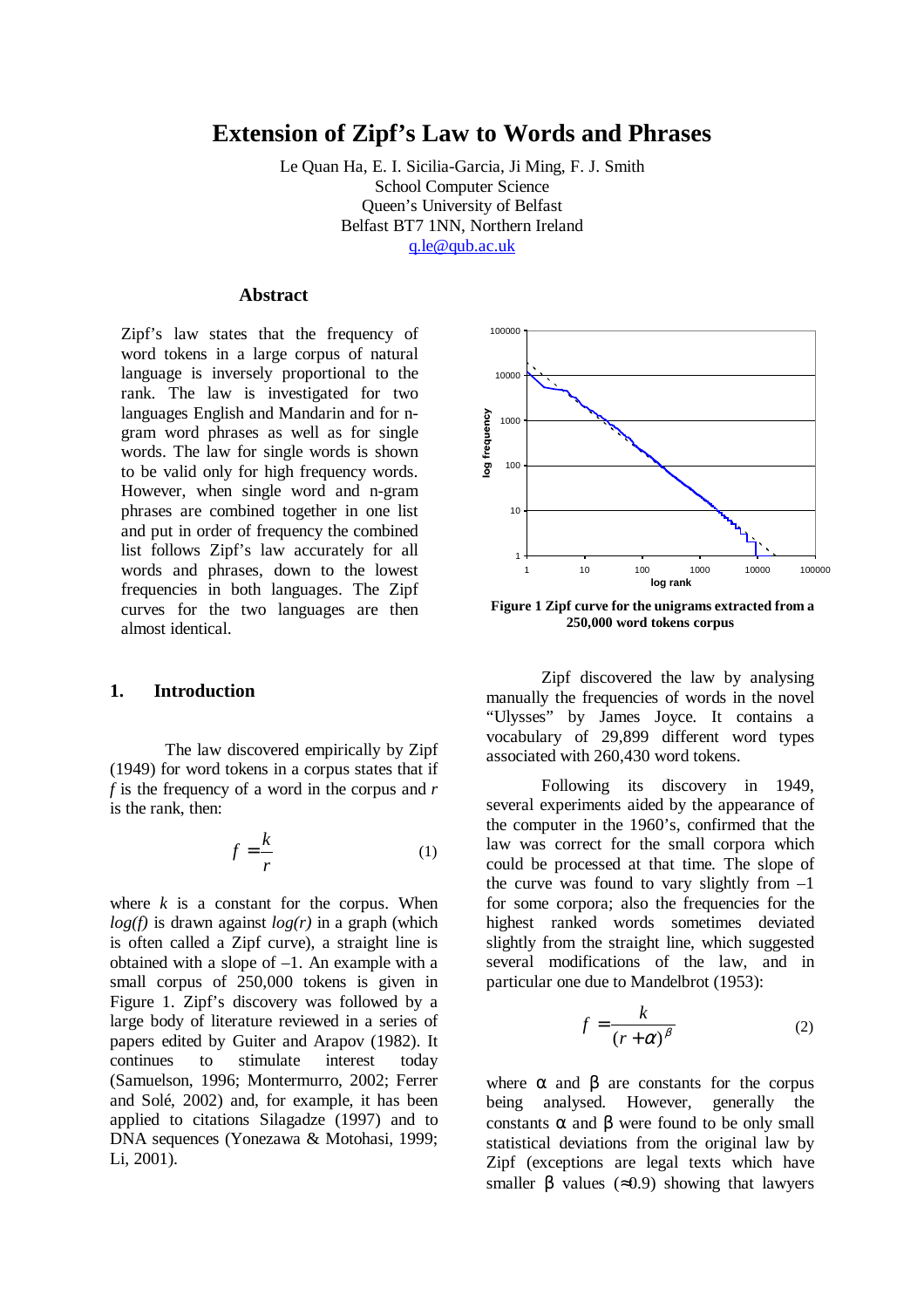use more words than other people!)(Smith & Devine, 1985).

A number of theoretical developments of Zipf's law had been derived in the 50's and 60's and have been reviewed by Fedorowicz (1982), notably those due to Mandelbrot (1954, 1957) and Booth (1967). A well-known derivation, due to Simon (1955), is based on empirically derived distribution functions. However, Simon's derivation was controversial and a correspondence in the scientific press developed between Mandelbrot and Simon on the validity of this derivation (1959-1961); the dispute was not resolved by the time Zipf curves for larger corpora were beginning to be computed.

The processing of larger corpora with 1 million words or more was facilitated by the development of PC's in the 1980's. When Zipf curves for these corpora were drawn they were found to drop below the Zipf straight line with slope of  $-1$  at the bottom of the curve, starting for rank greater than about 5000. This is illustrated in Figure 2 which shows the Zipf curve for the Brown corpus of 1 million words of American English (Francis & Kucera, 1964).



 **Figure 2 Zipf curve for the unigrams extracted from the 1 million words of the Brown corpus**

This appeared to confirm the opinion of the opponents of Simon's derivation: the law clearly did not hold for r>5000; so it appeared that the derivation must be invalid.

## **2. Zipf Curves for Large Corpora**

This paper is principally concerned with exploring the above invalidity of Zipf's law for large corpora in two languages, English and Mandarin. We begin with English.

## **English corpora**

The English corpora used in our experiments are taken from the Wall Street journal (Paul & Baker, 1992) for 1987, 1988, 1989, with sizes approximately 19 million, 16 million and 6 million tokens respectively. The Zipf curves for the 3 corpora are shown in Figure 3.



#### **Figure 3 Zipf curves for the unigrams extracted from the 3 training corpora of the WSJ**

The curves are parallel, showing similar structures and all  $\overline{3}$  deviating from Zipf's law for larger *r*. Their separation is due to their different sizes.

Language is not made of individual words but also consists of phrases of 2, 3 and more words, usually called n-grams for  $n=2, 3$ , etc. For each value of n between 2 and 5, we computed the frequencies of all n-gram in each corpus and put them in rank order as we had done for the words. This enabled us to draw the Zipf curves for 2-grams to 5-grams which are shown along with the single word curves in Figures 4, 5 and 6 for the three corpora. These curves are similar to the first Zipf curves drawn for n-grams by Smith and Devine (1985); but these earlier curves were for a much smaller corpus.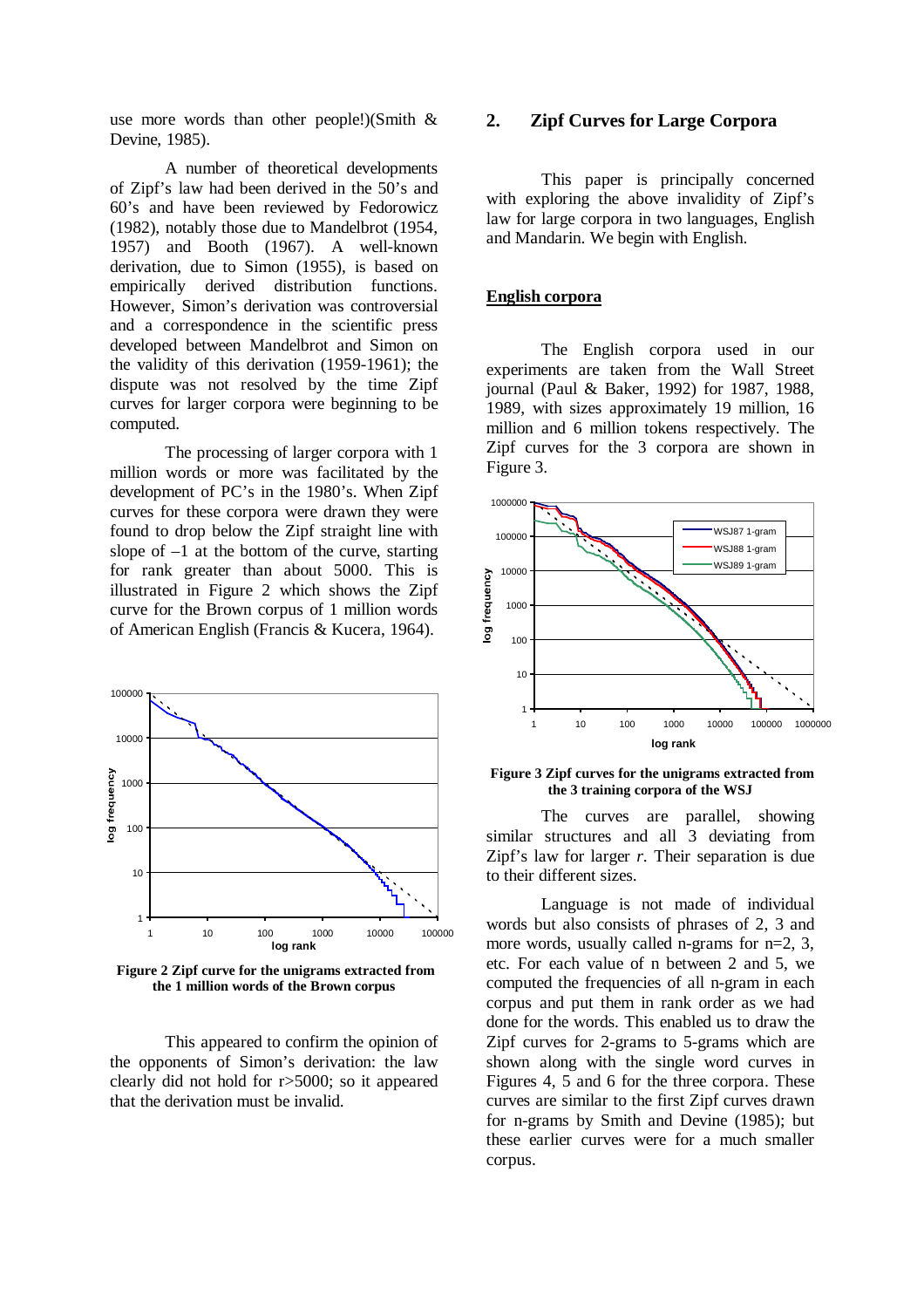



**Figure 4 Zipf curves for the WSJ87 corpus**

 **Figure 5 Zipf curves for the WSJ88 corpus**



**Figure 6 Zipf curves for the WSJ89 corpus**

The n-gram Zipf curves approximately follow straight lines and can be represented by a single Mandelbrot form:

$$
f = \frac{k}{r^{\beta}}
$$
 (3)

where  $\beta$  is the magnitude of the negative slope of each line. We found the values of β for the WSJ in Table 1.

|           | <b>WSJ87</b> | <b>WSJ88</b> | <b>WSJ89</b> | <b>Mandarin</b> |
|-----------|--------------|--------------|--------------|-----------------|
| $2$ -gram | 0.67         | 0.66         | 0.65         | 0.75            |
| 3-gram    | 0.51         | 0.50         | 0.46         | 0.59            |
| 4-gram    | 0.42         | 0.42         | 0.39         | 0.53            |
| 5-gram    | 0.42         | 0.41         | 0.34         | 0.48            |

**Table 1 Slopes for best-fit straight line approximations to the Zipf curves** 

Note that the unigram curves crosses the bigram curves when the rank  $\approx 3000$  in all three cases.

The ten most common words, bigrams and trigrams in the combined WSJ corpus of 40 million words are listed in Table 2.

#### **Mandarin corpora**

The Mandarin corpus used in our experiments is the TREC Corpus. It was obtained from the People's Daily Newspaper from 01/1991 to 12/1993 and from the Xinhua News Agency for 04/1994 to 09/1995 from the Linguistic Data Consortium (http://www.ldc.upenn.edu). TREC has 19,546,872 tokens similar in size to the largest of the English corpora. The Mandarin language is a syllable-class language, in which each syllable is at the same time a word and a Chinese character. Other words, compound words, are built up by combining syllables together, similar to word n-grams in English. The most common unigrams, bigrams and trigrams are listed in Table 3.

The number of syllable-types (i.e. unigrams) in the TREC corpus is only 6,300, very different from English (the WSJ87 corpus has 114,718 word types); so it is not surprising that the Zipf curve for unigrams in Mandarin in Figure 7 is very different from the Zipf curve for unigrams in English. It is similar to a previous curve for a smaller Mandarin corpus of 2,022,604 tokens by Clark, Lua and McCallum (1986). The Zipf curves for n-grams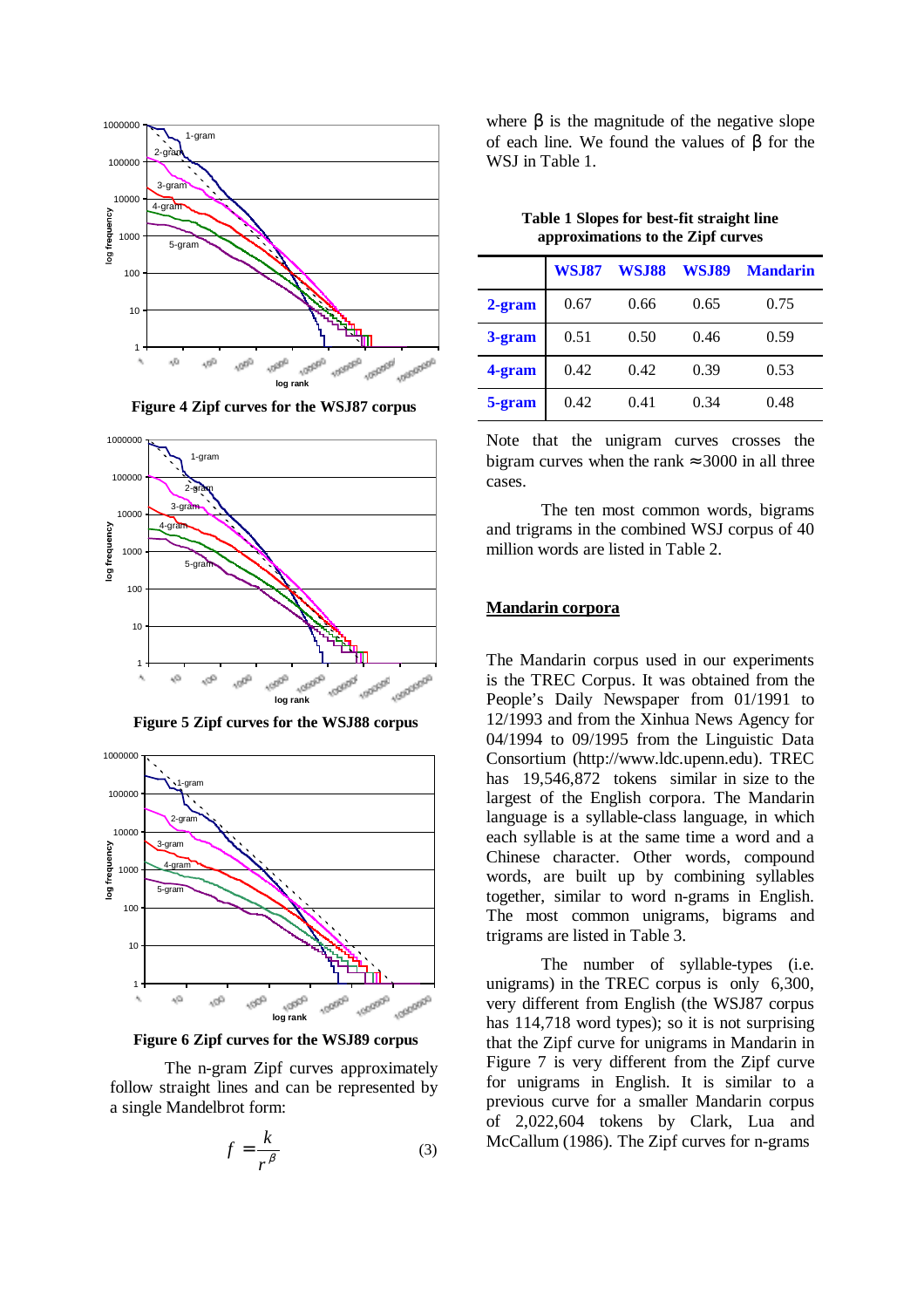| Unigrams  |             | <b>Bigrams</b> |                        | Trigrams  |                             |  |
|-----------|-------------|----------------|------------------------|-----------|-----------------------------|--|
| Frequency | Token       | Frequency      | Token                  | Frequency | Token                       |  |
| 2057968   | <b>THE</b>  | 217427         | <b>OF THE</b>          | 42030     | THE U.S.                    |  |
| 973650    | OF          | 173797         | <b>IN THE</b>          | 27260     | IN NINETEEN EIGHTY          |  |
| 940525    | <b>TO</b>   | 110291         | <b>MILLION DOLLARS</b> | 24165     | <b>CENTS A SHARE</b>        |  |
| 853342    | A           | 89184          | U.S.                   | 18233     | NINETEEN EIGHTY SIX         |  |
| 825489    | <b>AND</b>  | 83799          | NINETEEN EIGHTY        | 16786     | NINETEEN EIGHTY SEVEN       |  |
| 711462    | IN          | 76187          | <b>FOR THE</b>         | 15316     | <b>FIVE MILLION DOLLARS</b> |  |
| 368012    | <b>THAT</b> | 72312          | <b>TO THE</b>          | 14943     | <b>MILLION DOLLARS OR</b>   |  |
| 362771    | <b>FOR</b>  | 65565          | <b>ON THE</b>          | 14517     | <b>MILLION DOLLARS IN</b>   |  |
| 298646    | <b>ONE</b>  | 63838          | <b>ONE HUNDRED</b>     | 12327     | IN NEW YORK                 |  |
| 281190    | IS          | 55014          | <b>THAT THE</b>        | 11981     | A YEAR EARLIER              |  |

**Table 2 The 10-highest frequency unigrams, bigrams and trigrams in the WSJ corpus** 

**Table 3 The 10-highest frequency unigrams, bigrams and trigrams in the Mandarin TREC corpus.**

| Unigrams |       | Bigrams                          |       | Trigrams |               |       |       |                                  |
|----------|-------|----------------------------------|-------|----------|---------------|-------|-------|----------------------------------|
| Freq     | Token | Meaning                          | Freq  | Token    | Meaning       | Freq  | Token | Meaning                          |
| 620619   | 的     | Of                               | 87566 | E<br>中   | China         | 28037 | 新华社   | New China News Agency            |
| 308826   | 国     | <b>State</b>                     | 43749 | 发展       | Develop/Grow  | 18352 | 期星期   | (Of Week-)-Week*                 |
| 219543   |       | One                              | 43310 | 经挤       | Economy       | 18351 | 星期星   | Week-(-Of Week)*                 |
| 209497   | 中     | Centre / Middle                  | 37225 | 星期       | Week          | 13253 | 百分之   | (of hundred) Percent             |
| 176905   | 在     | In / At                          | 36800 | 国家       | Country       | 10228 | 会主义   | (So-)-cialism*                   |
| 159361   | 和     | And                              | 29295 | 企业       | Enterprise    | 10212 | 社会主   | $Social-(ism)*$                  |
| 143359   | ᄉ     | Human                            | 28963 | 玉际       | International | 8831  | 社北京   | Agency Beijing                   |
| 139713   |       | Perfective marker                | 28832 | 民<br>⋏   | The People    | 8830  | 华社北   | China (News) Agency Bei-(-jing)* |
| 133696   | 술     | Get together/besting/Association | 28430 | 记者       | Journalist    | 7880  | 进一步   | Go a step further                |
| 120805   | 年     | Year                             | 28402 | 社会       | Society       | 7309  | 委员会   | Committee                        |

\* These phrases are incomplete/nonsense in meaning.

for the Mandarin corpus are also shown in Figure 7.



**Figure 7 Zipf curves for the TREC Mandarin corpus** 

Except for the unigrams, the shapes of the other TREC n-gram Zipfian curves are similar to but not quite the same as those for the English corpora. In particular the bigram curve for Mandarin is more curved than the English curve because there are more compound words in Mandarin than English.

The Mandarin  $\beta$ -values in Table 1 are also higher than for English, on average by about 0.1, which is due to the different distribution of unigrams. For TREC, the crossing point between the unigram curve and the bigram curve is at rank: 1224, frequency: 1750, unigram: "  $\mathbb{A}$  ", bigram: "  $\boxplus \cong$  ", The unigram curve and the trigram curve cross each other at rank: 1920, frequency: 491, unigram: "丘", trigram: "北京九", This is very different from English.

Comparisons between the n-grams curves ( $n = 1$  to 4) for English and Mandarin are made in Figure 8, 9, 10 and 11. The English curves are for the 3 WSJ corpora joined together making a 40 million word corpus.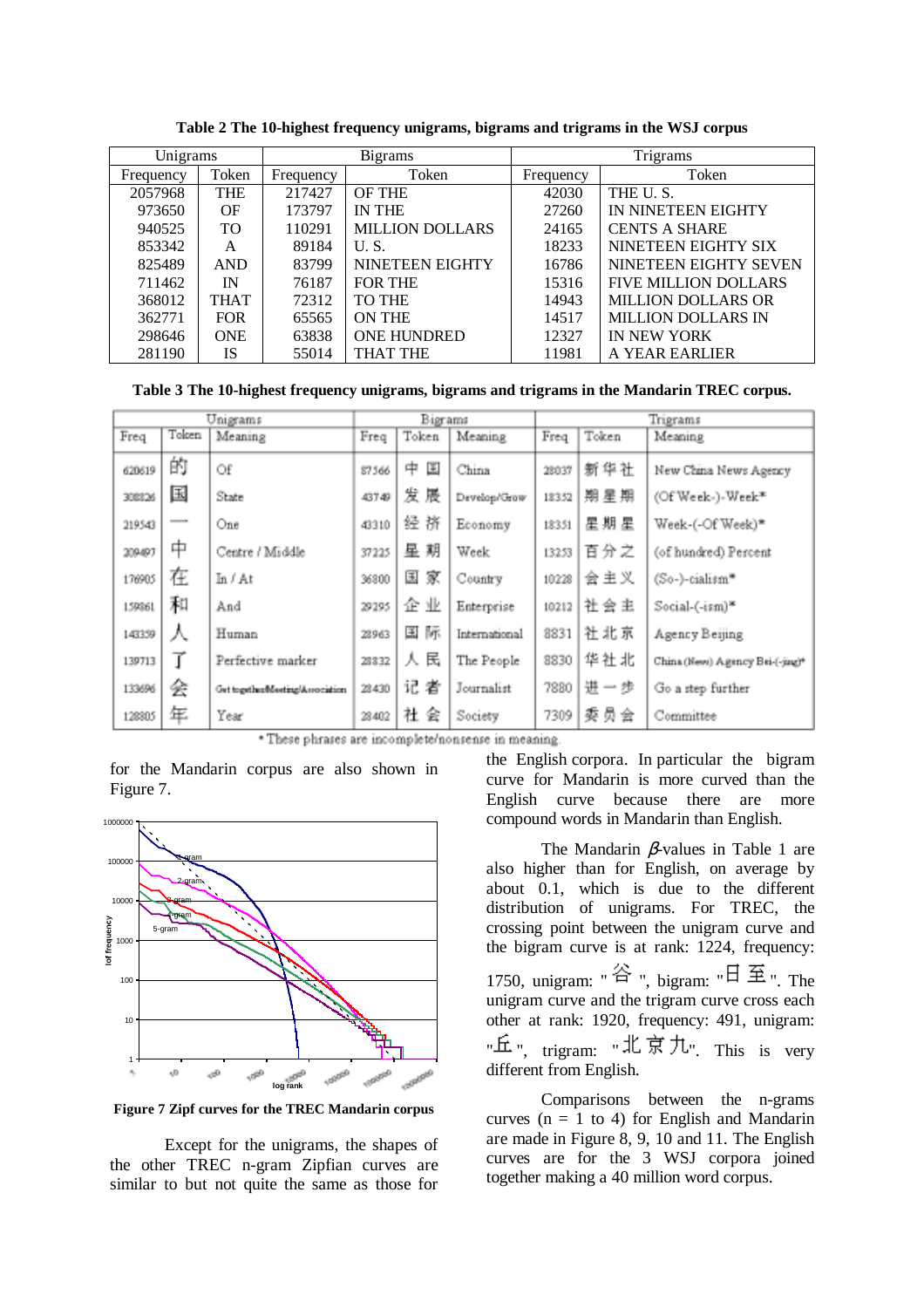

**Figure 8 Zipf curve for the unigrams for the WSJ English and TREC Mandarin corpora**



**Figure 9 Zipf curve for the bigrams for the WSJ English and TREC Mandarin corpora**



 **Figure 10 Zipf curve for the trigrams for WSJ English and TREC Mandarin corpora**



**Figure 11 Zipf curve for the 4-grams for the WSJ English and TREC Mandarin corpora**

### **3. Combined n-grams**

 The derivation of Zipf's law by Simon was based solely on single words and it failed for English when the number of word types was greater than about 5000 words. In Mandarin it failed almost immediately for unigrams because of the limited number of characters. However it might not have failed if the Mandarin compound words in the bigram, trigram and higher n-gram statistics had been included; this suggested that the n-gram and unigram curves should be combined. Perhaps the same may be true for English. So we should combine the English curves also.

 This can be justified in another way. In a critical part of his derivation Simon gives an initial probability to a new word found in the corpus as it introduces some new meaning not expressed by previous words. However, as the number of words increases new ideas are frequently expressed not in single words, but in multi-word phrases or compound words. This was left out of Simon's derivation. If he had included it, the law he derived would have included phrases as well as words. So perhaps Zipf's law should include words and phrases.

We therefore put all unigram and ngram together with their frequencies into one large file, sorted on frequency and put in rank order as previously. The resulting Zipf curve for the combined curves for both English and Mandarin are shown in Figure 12.